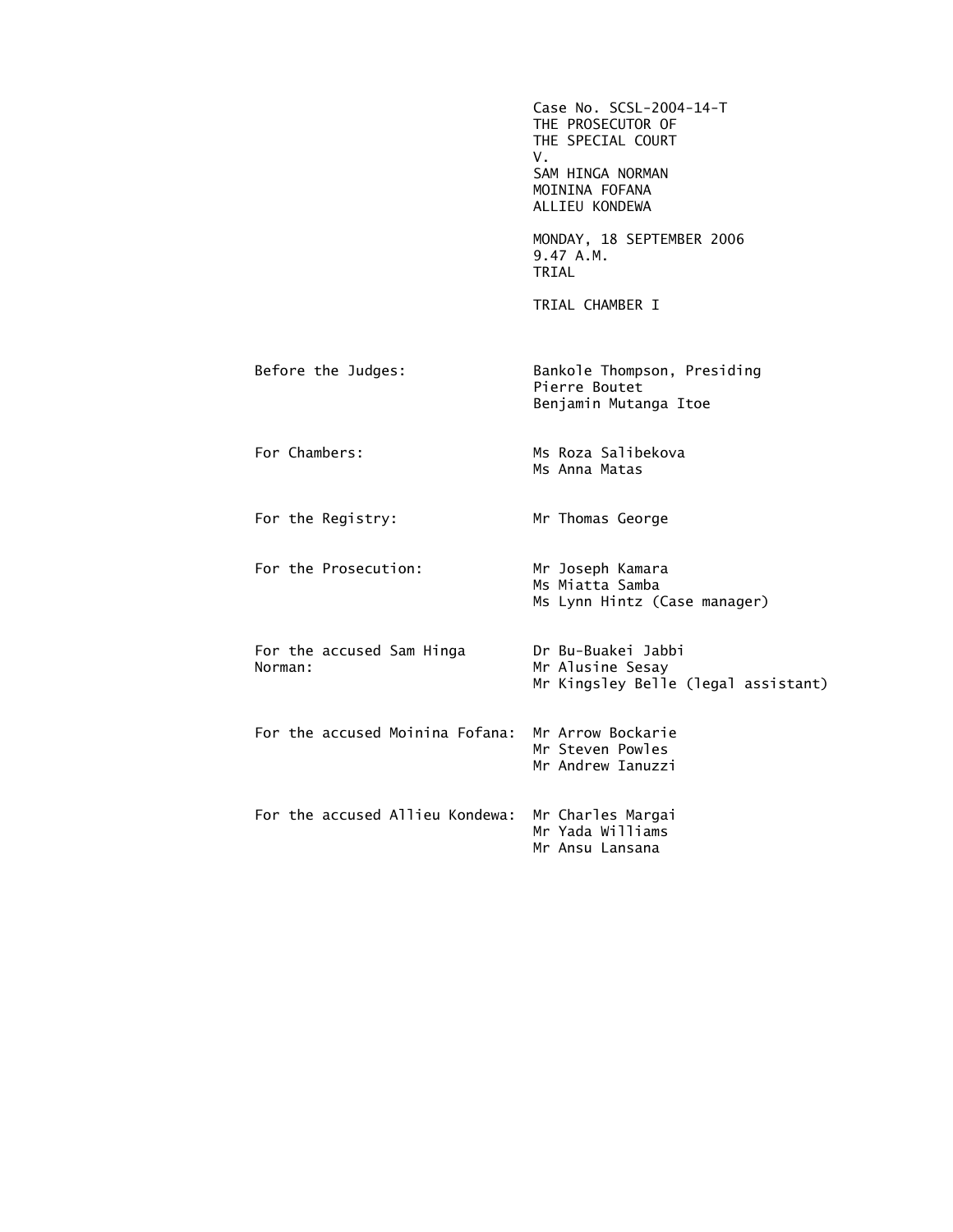1 [CDF18SEP06A - CR] 2 Monday, 18 September 2006 3 **Example 2** [The accused Norman and Kondewa present] 4 **A EXECUSE EXECUSE [The accused Fofana not present]**  5 [Open session] 6 [Upon commencing at 9.47 a.m.] 7 PRESIDING JUDGE: Good morning, counsel. Did you hear me? 8 I take it the representations remain the same? May we then 9 proceed with the trial? 10 Last time when we adjourned, we did so on the 11 representation of counsel for the second accused, 12 Mr Steven Powles, on the grounds of the continuing illness of 13 your client. Do you now have any submissions that you wish to 14 make to advance the course of justice, in terms of the 15 presentation of your client's case, at this point in time? 16 MR POWLES: Good morning, Your Honours. I had hoped to be 17 the bearer of good news this morning but, sadly -- 18 JUDGE ITOE: We don't want Mr Powles to register himself as 19 the bearer of bad news. 20 MR POWLES: I'll do my best not to then. Your Honours, I 21 trust you've seen the letter from my learned colleague 22 Mr Andrew Ianuzzi -- 23 PRESIDING JUDGE: Well, we would like to make the point, 24 rather than waste much time on that, we indicated to our legal 25 officer that that letter was not properly before us in the sense 26 that we were expecting a letter signed by you as the lead counsel 27 in this connection, and particularly consistent with the decision 28 which we took in respect of Mr Ianuzzi acting in a lead capacity. 29 MR POWLES: Your Honour, yes.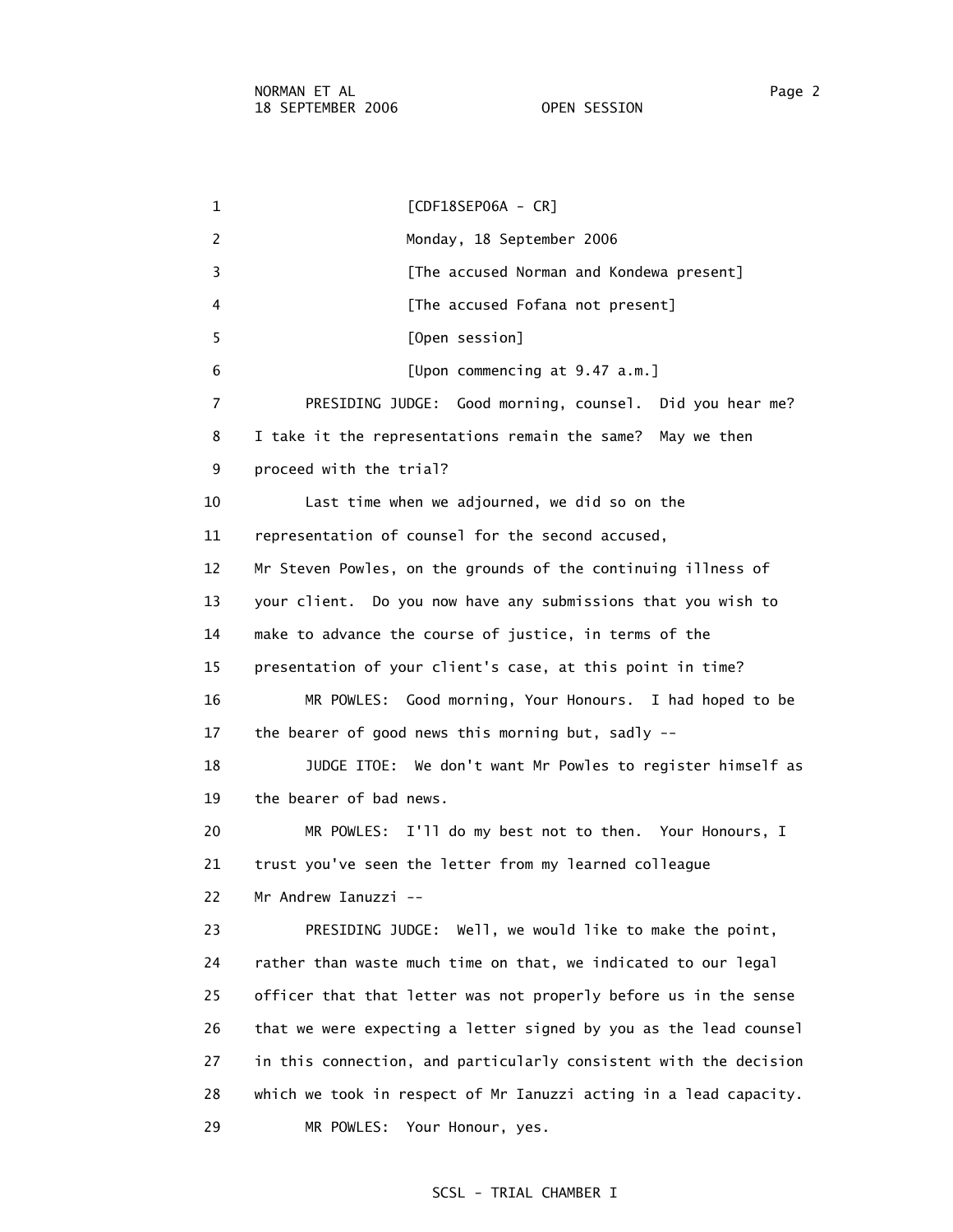1 PRESIDING JUDGE: So we did say that letter was not 2 properly before us, and I'd like to advise, for the sake of legal 3 propriety and procedural consistency that you speak as counsel 4 leading the team at this point in time. 5 MR POWLES: Your Honour, certainly. May I just indicate 6 for the record the reason -- 7 JUDGE ITOE: We would like to emphasise that when this 8 Chamber gives a decision, it must be respected, and there should 9 be no steps taken to sidetrack such a decision by whoever. 10 MR POWLES: Your Honour, yes. May I concur with that 100 11 per cent and say that the rationale behind Mr Ianuzzi drafting 12 this letter to Your Honours was in no way meant to indicate any 13 detraction from Your Honours' ruling. The sole reason that 14 Mr Ianuzzi drafted this letter, rather than anyone else on the 15 team for Mr Fofana, was because he was the one who spoke to both 16 Mr Fofana and the doctor concerned. And, accordingly, the 17 contents of the letter, from him, are first-hand. Whereas, were 18 they to come from anyone else in the team, it would be hearsay. 19 PRESIDING JUDGE: But you can adopt that. As a matter of 20 law, this is one area where form seems to be of the essence. 21 MR POWLES: Your Honour, yes. 22 PRESIDING JUDGE: Clearly, it goes to the root of the 23 proceedings. We're saying that someone who has signed the letter 24 does not have a locus before the Chamber, in terms of 25 representation; he is legal assistant. Therefore, it would seem 26 to me trite that we should in fact consider this matter as being 27 beyond any doubt. I do understand the question of hearsay and 28 all that, but it shouldn't be the case. After all, you can adopt 29 what somebody has said, and we take what you say from the Bar.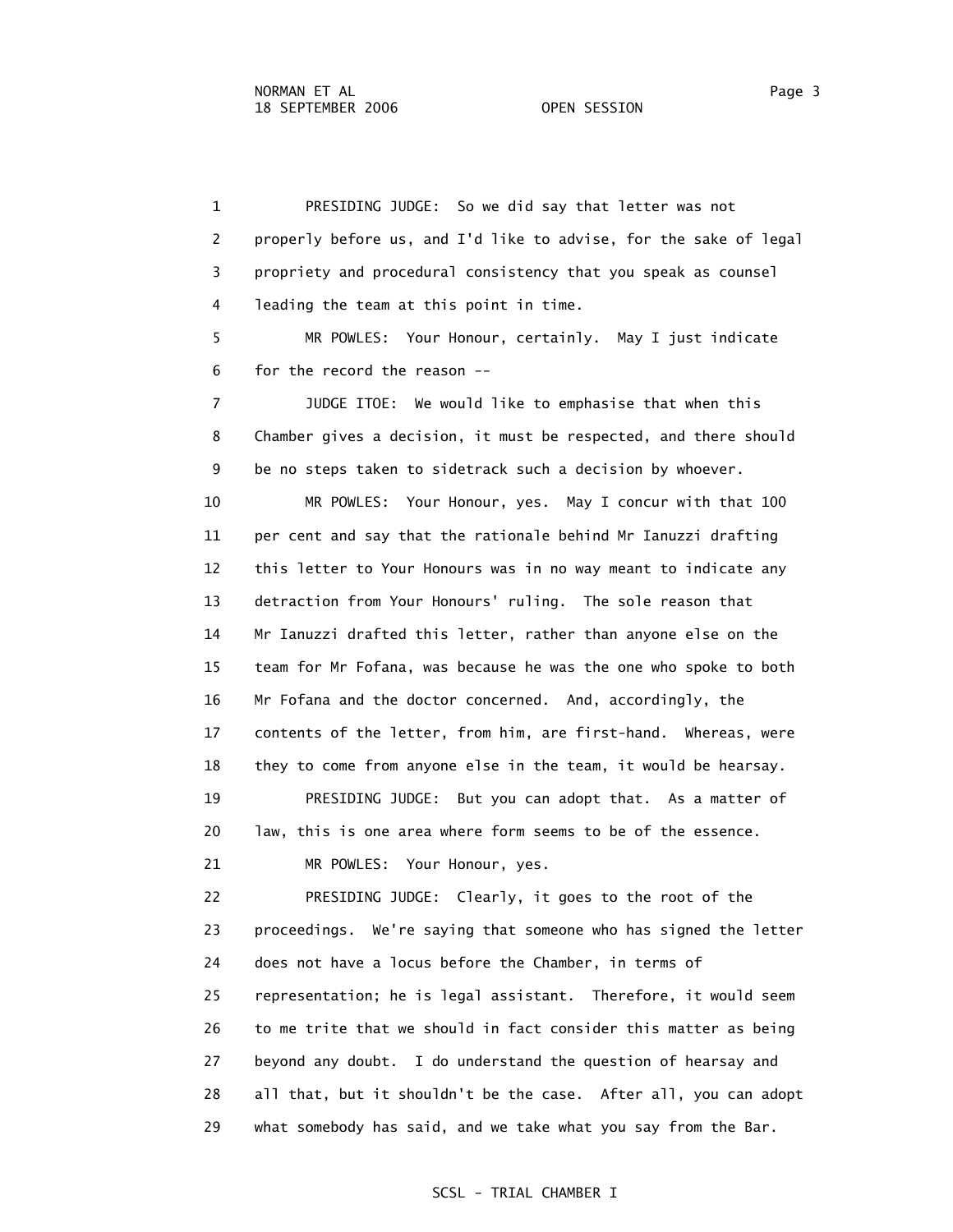1 MR POWLES: Your Honour, yes. May I say, the letter to 2 Your Honours was not meant as a representation on behalf of the 3 team from Mr Fofana. It was meant as the best evidence that we 4 could put before Your Honours.

 5 JUDGE ITOE: We do respect, Mr Powles, it was evidence of 6 representation. It's not the best evidence here. When a lawyer, 7 when somebody representing a party purports to address a letter 8 to the Chamber, he must have the locus of representing the party, 9 with due respect. It's not a question of the best evidence, you 10 know.

 11 PRESIDING JUDGE: I think, counsel, this is a matter we 12 don't need to argue further over. We take a very firm procedural 13 position, consistent with the decision of this Court, and we have 14 no intention of yielding one inch away from that.

 15 MR POWLES: Nor would I urge Your Honours. All I simply 16 seek to do is reassure Your Honours that the motivation behind 17 the letter was meant in no way to detract from the orders that 18 Your Honours have made --

 19 PRESIDING JUDGE: We are so reassured, and we accept it 20 bona fides.

21 MR POWLES: I'm reassured to hear that.

 22 JUDGE BOUTET: I would like to add, when Mr Ianuzzi, if he 23 did speak to Mr Fofana, he did that on your own instruction. 24 He's not the counsel on record. Obviously you, or somebody with 25 authority to do so, directed him or asked him to do that. 26 Therefore, it was only proper for you to report back, not him. 27 But, that matter being settled now, let's move ahead. 28 PRESIDING JUDGE: With that preliminary issue being 29 resolved, let's now move to any submissions or proposals you may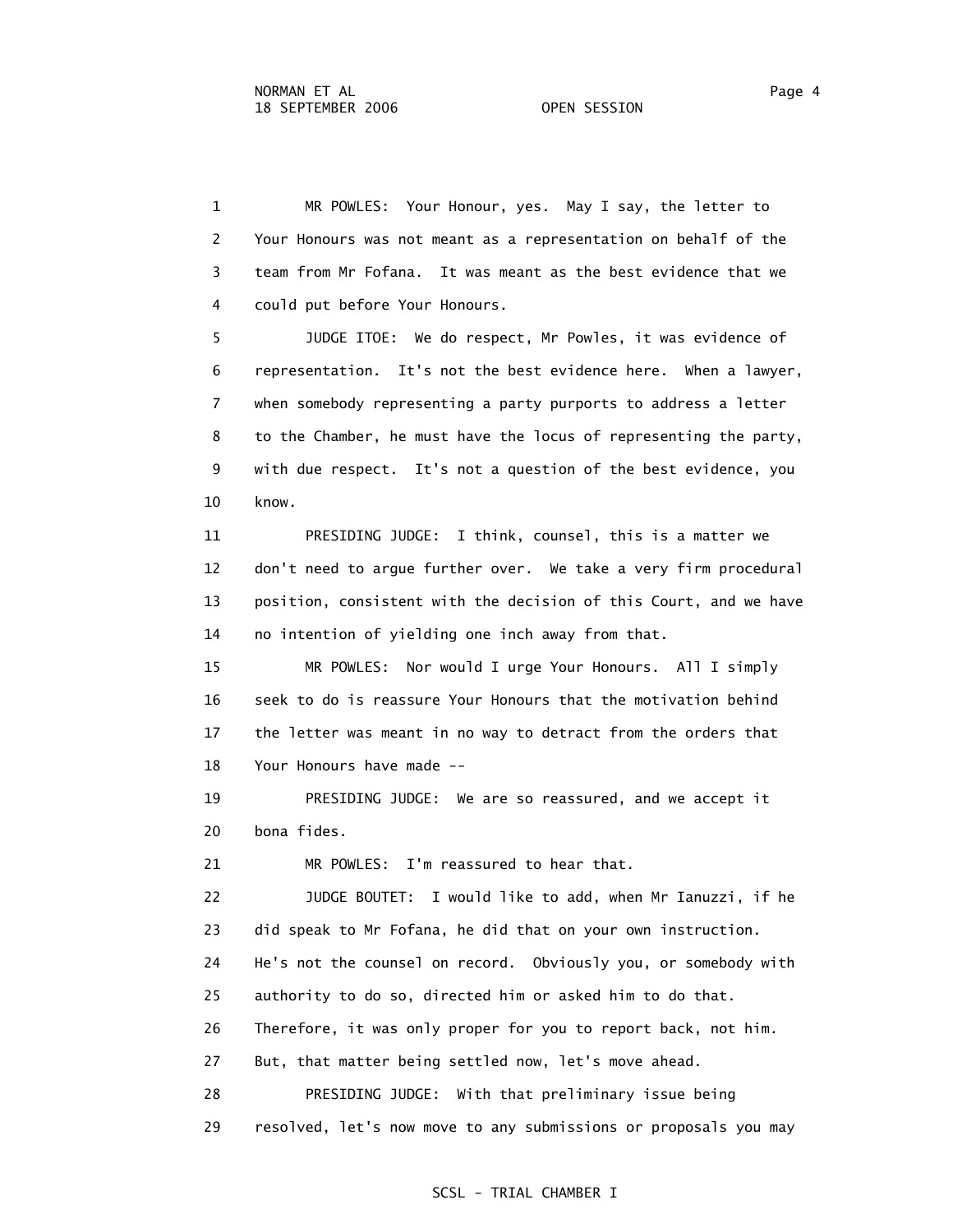1 have to advance the course of justice in the context of this 2 tribunal.

 3 MR POWLES: Your Honour, yes. May I, therefore, on the 4 behalf of the team for Mr Fofana formally present the contents of 5 the note prepared by Mr Ianuzzi to the Trial Chamber and adopt 6 them, and say this is, as I understand it, the current position 7 in relation to Mr Fofana's health. Your Honours will see from 8 the note that Mr Ianuzzi spoke to Dr Fadlu-Deen yesterday 9 morning, and Dr Fadlu-Deen reported that Mr Fofana is still 10 suffering from chicken pox. His condition is improving, however, 11 he remains in quarantine and will be unable to attend hearings 12 for at least one further week.

 13 PRESIDING JUDGE: I will take the position here now if that 14 letter is meant to be the legal basis for some subsequent 15 application on your part, before this Bench will consider the 16 merit of any such subsequent application, we'd like the matter 17 regularised, because it's of the utmost importance that whatever 18 is the outcome of your application should be predicated upon 19 procedural regularity, as we have been insisting.

 20 MR POWLES: Your Honour, in that regard, I wonder whether 21 this might help: That we get a formal note from one of the 22 doctors who has been treating Mr Fofana and present that to the 23 Trial Chamber to present the fullest picture possible to the 24 Trial Chamber, rather than second-hand information from one 25 person having spoken to the doctor. It seems to me that the most 26 appropriate way to proceed would be to present direct evidence 27 from the doctor to the Trial Chamber for the Trial Chamber to 28 have before it.

29 PRESIDING JUDGE: What about the option that you in fact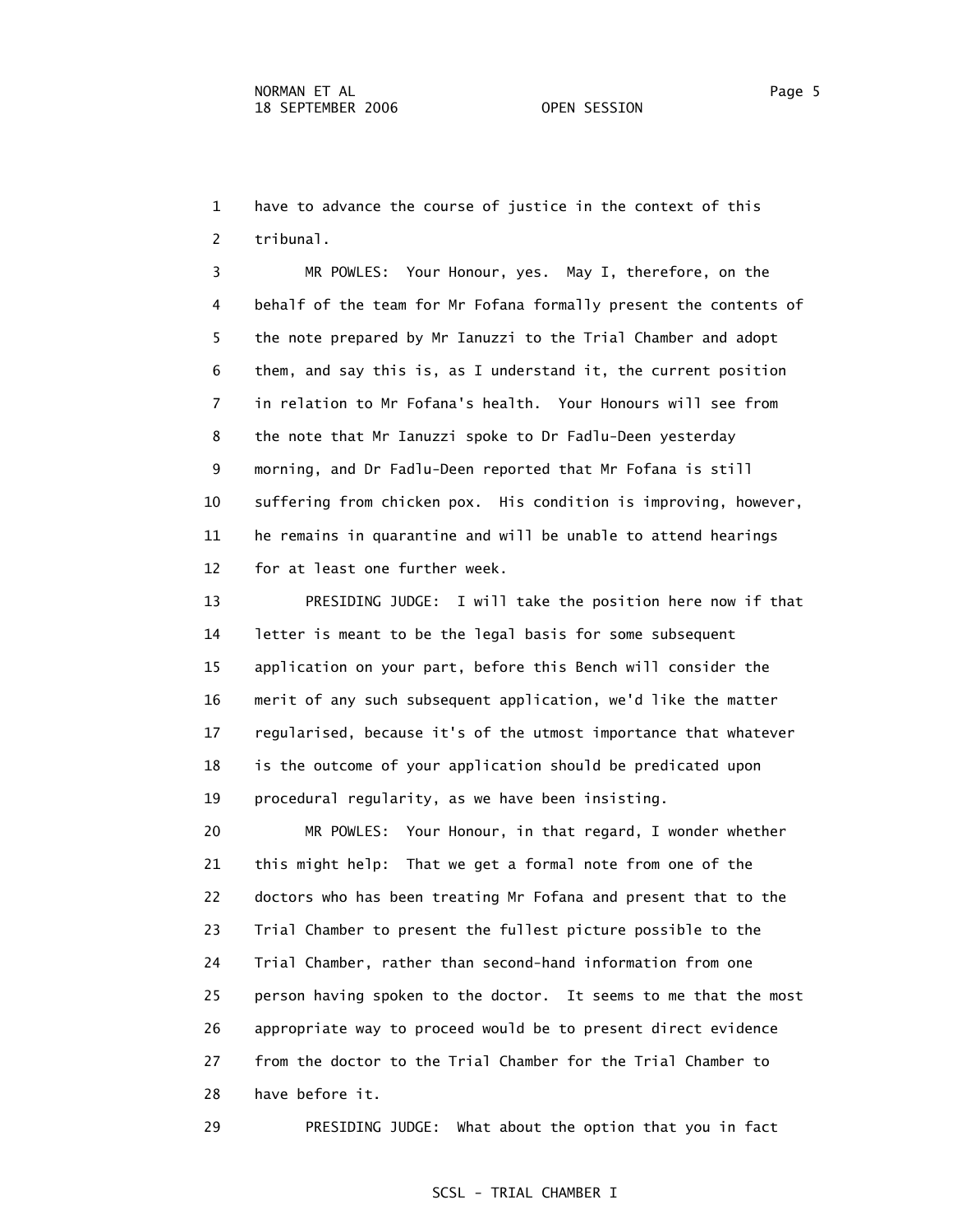1 adopt and sign or authenticate this information? 2 MR POWLES: I'm more than happy to do that. 3 PRESIDING JUDGE: Isn't that a better option? Because if 4 we are to accept the idea of an option of a medical doctor, we 5 might have to begin to stagger the possibility of an adjournment, 6 go and come back. We need to conserve as much time as we can. 7 MR POWLES: I agree, Your Honour. 8 PRESIDING JUDGE: That's the way we have been leading you, 9 that if you adopt what is in that letter as your own and then 10 present the letter under your signature, or with some 11 authentication, it might properly form the basis for an 12 application that you may want to make this morning. If you want 13 a short stand down, we can give you a short stand down and come 14 back, but things are to be done with utmost scrupulousness 15 because of the condition in which we are; we are in the Defence 16 phase. 17 MR POWLES: Your Honours -- 18 JUDGE BOUTET: Mr Powles, before you move ahead, your 19 proposal to have a much fuller medical report, assessment, would 20 be, I suggest, welcome as well. 21 MR POWLES: Your Honour, yes. 22 JUDGE BOUTET: I would like to know, really, what is the 23 condition, because we were told last week, not necessarily by 24 you, but by your team, that it would be a week and now it's 25 another week. It's not that I don't accept your word for that, 26 but we are in a position to have -- to make a decision now as to 27 what it is or not, and we'd like to have the record fairly clear. 28 If it is contagious, I am in no position to argue with this. I 29 have to accept that.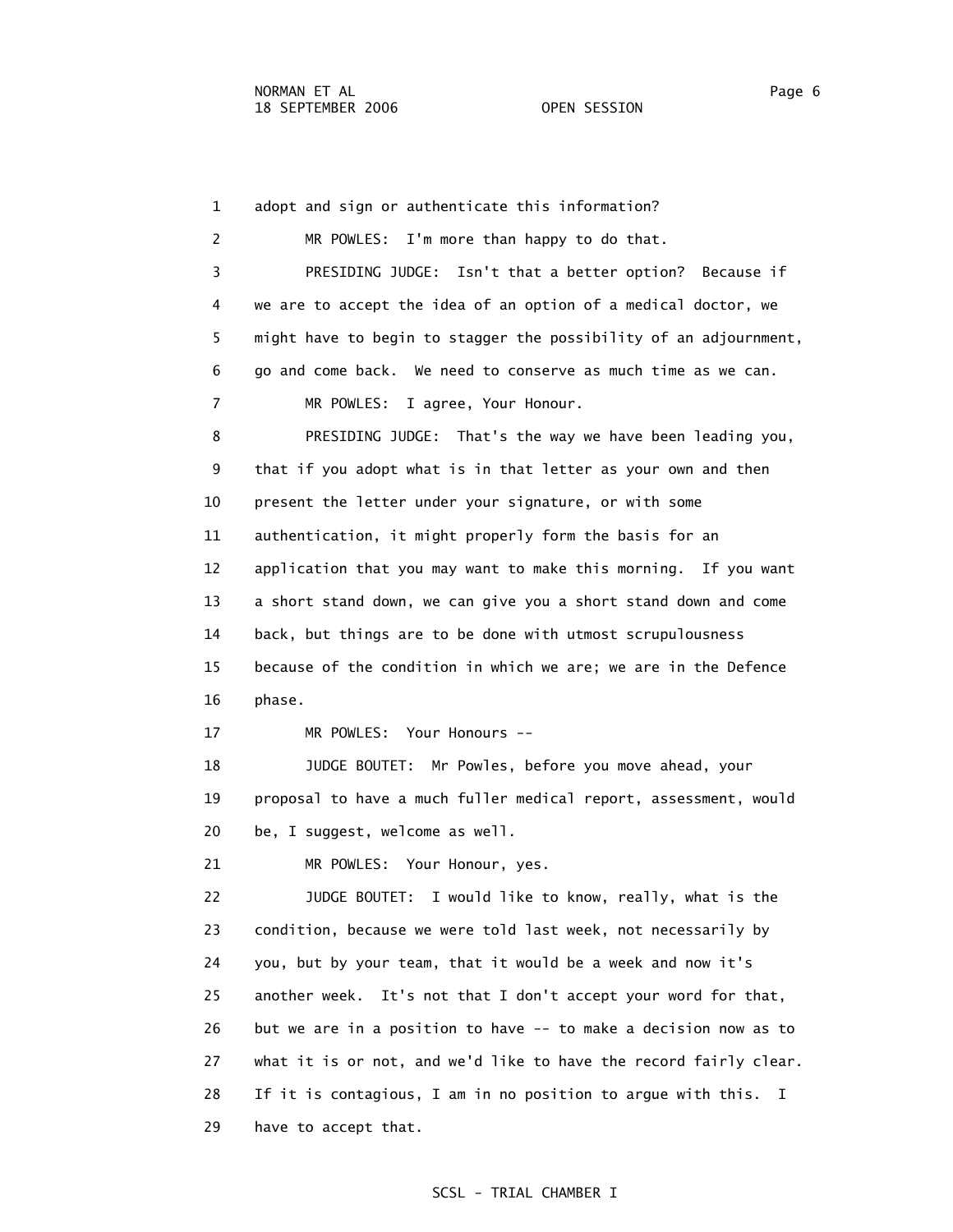1 MR POWLES: Your Honour, yes. I should say, up until now, 2 all we have been doing is really relaying to the Chamber the most 3 up-to-date information that we've had at that time, and the most 4 up-to-date information we have now is this. But it seems to me 5 Dr Fadlu-Deen was treating Mr Fofana while Dr Harding was away. 6 Dr Harding is now back in Freetown. He may be able to see 7 Mr Fofana and make another assessment, and that may be different 8 from Dr Fadlu-Deen's.

 9 I should say on behalf of the team for Mr Fofana that we 10 are as anxious as Your Honours to take this process forward and 11 commence the case on behalf of Mr Fofana. It's something we want 12 to start and complete as soon as possible.

 13 JUDGE ITOE: Mr Powles, let the Bench assure you we are not 14 taking on the Defence for what is happening. What is happening 15 is natural. It's the normal cause of events. I don't think that 16 the Bench is taking the Defence or holding the Defence 17 responsible for this - no, not at all. The situation is there, 18 and we have to live with it, if there is some medical backing to 19 what is happening, that's all.

20 MR POWLES: Your Honour, yes.

 21 PRESIDING JUDGE: It is just if we decide to adjourn for 22 seven days, or 14 days, we would like to be on very firm and 23 strong legal grounds for doing that. We certainly are not in any 24 way reluctant to do that, but it would be necessary that we 25 satisfy ourselves, that we have a situation that warrants that. 26 MR POWLES: Of course.

 27 PRESIDING JUDGE: It is all for the good of we are doing. 28 I can assure you that this Bench has always felt that it can do 29 what the law permits it to do without fear or favour.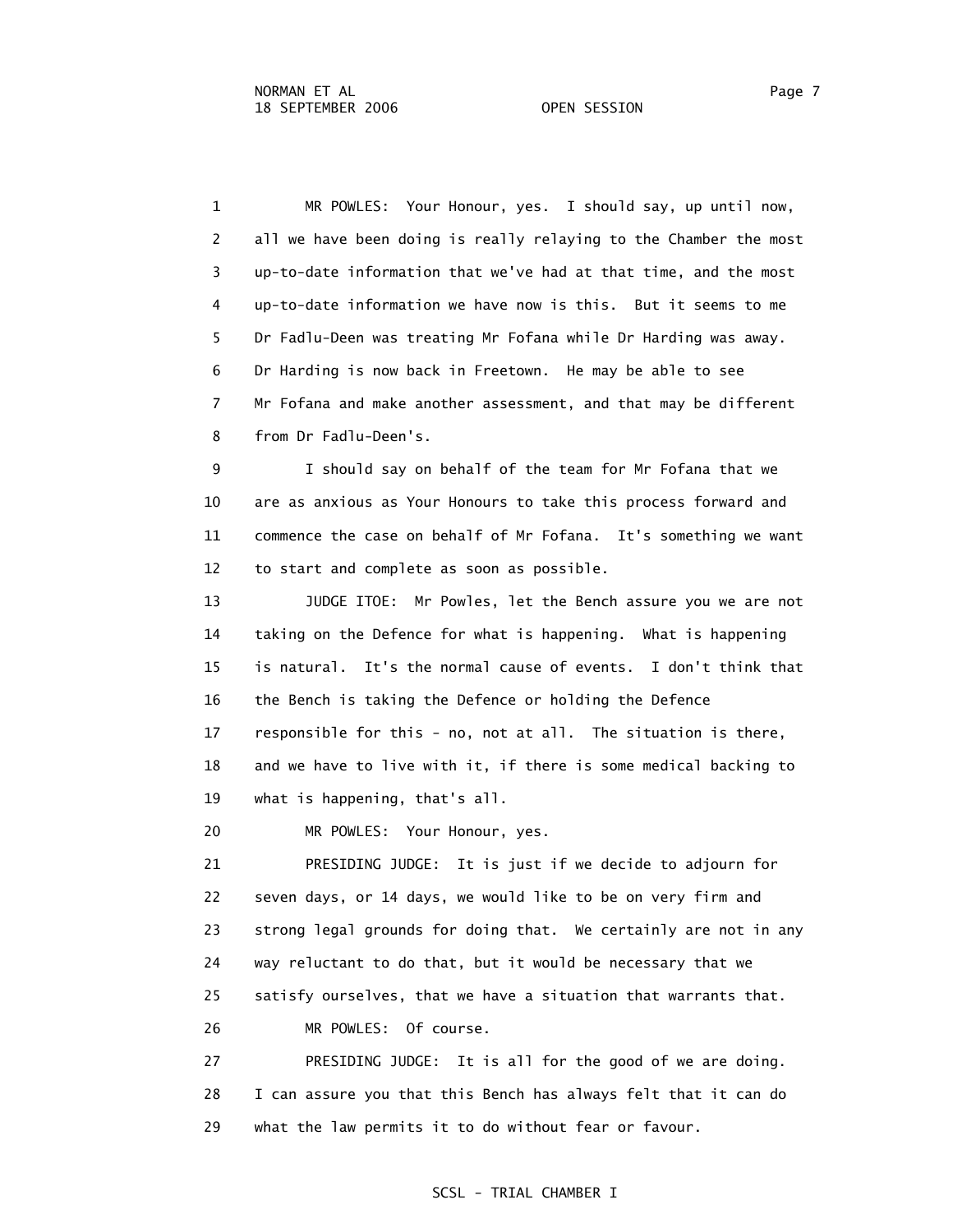1 MR POWLES: Your Honour, yes. For the purposes of today's 2 hearing, it seems to me there are two options. Either we can 3 stand down for a few moments and I can formally adopt and sign 4 this note from Mr Ianuzzi as my own, or we could perhaps do that 5 afterwards on the basis of Your Honours' understanding that's 6 what's going to happen. 7 PRESIDING JUDGE: Actually, the situation could be a 8 combination of scenarios. Stand down, come back, have you 9 authenticate or adopt the document, then present the document as 10 a basis for your application, whichever, also without foreclosing 11 the possibility of a fuller picture as to the condition of the 12 second accused from the doctors who have been treating him. 13 MR POWLES: Yes. 14 PRESIDING JUDGE: We will definitely take a short stand 15 down. 16 [Break taken at 10.01 a.m.] 17 [Upon resuming at 10.22 a.m.] 18 PRESIDING JUDGE: Yes, Mr Powles, what further assistance 19 can you give the Court? 20 MR POWLES: Your Honours, may I firstly thank the Court for 21 the very gracious adjournment to obtain a more precise address to 22 Your Honours in relation to the current position. 23 Your Honours, there is a short letter from myself to 24 Your Honours. Would Your Honours like me to read it out? 25 PRESIDING JUDGE: Please read. 26 MR POWLES: It is a letter dated 18th September 2006. It 27 commences, "Your Honours, the latest report from the clinic as at 28 Sunday, 17th September 2006 is that Mr Fofana is still suffering 29 from chicken pox. Although this condition is improving, the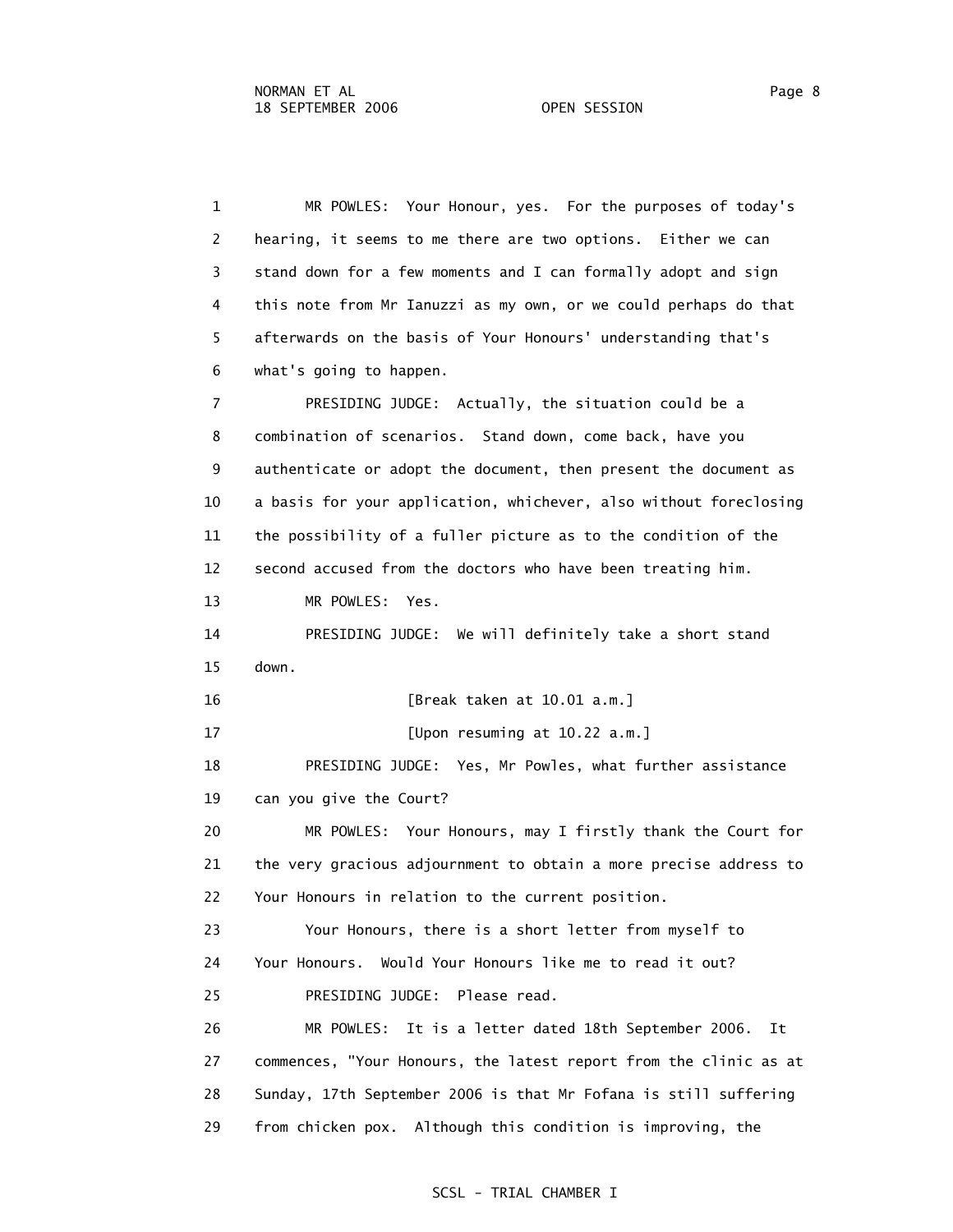1 stand-by physician, Dr Fadlu-Deen, reports that he remains in 2 quarantine and will not be able to attend the hearings for at 3 least one week.

 4 Mr Andrew Ianuzzi, on behalf of your Defence team, spoke to 5 Mr Fofana on the telephone yesterday and was informed by 6 Mr Fofana that he wishes to be present at the presentation of his 7 evidence.

 8 Additionally, Mr Fofana has several issues he would like to 9 discuss with his full legal team before appearing in Court. 10 Mr Ianuzzi did, however, receive Mr Fofana's waiver for today's 11 appearance. Mr Ianuzzi informed Mr Fofana that we will discuss 12 his medical condition, but that no witnesses will yet appear on 13 Mr Fofana's behalf. Subject to those conditions, Mr Fofana 14 waived his right to attend today's proceedings.

 15 I should add, when speaking to Dr Fadlu-Deen and Mr Fofana, 16 Mr Ianuzzi was acting upon my instructions as a representative 17 for the Fofana Defence team." And it is signed, "Yours,

18 Steven Powles."

 19 Your Honour, would it be possible to place a copy of this 20 letter before the Court formally?

21 PRESIDING JUDGE: Yes, or do you wish to exhibit it?

22 MR POWLES: Not necessarily, no, Your Honour.

 23 PRESIDING JUDGE: Well, it's an important document, from my 24 perspective, isn't it?

25 MR POWLES: Your Honour, yes.

26 PRESIDING JUDGE: Isn't it important from your perspective?

27 MR POWLES: It's of crucial importance.

28 PRESIDING JUDGE: Quite right.

29 MR POWLES: But Your Honour it doesn't form part of the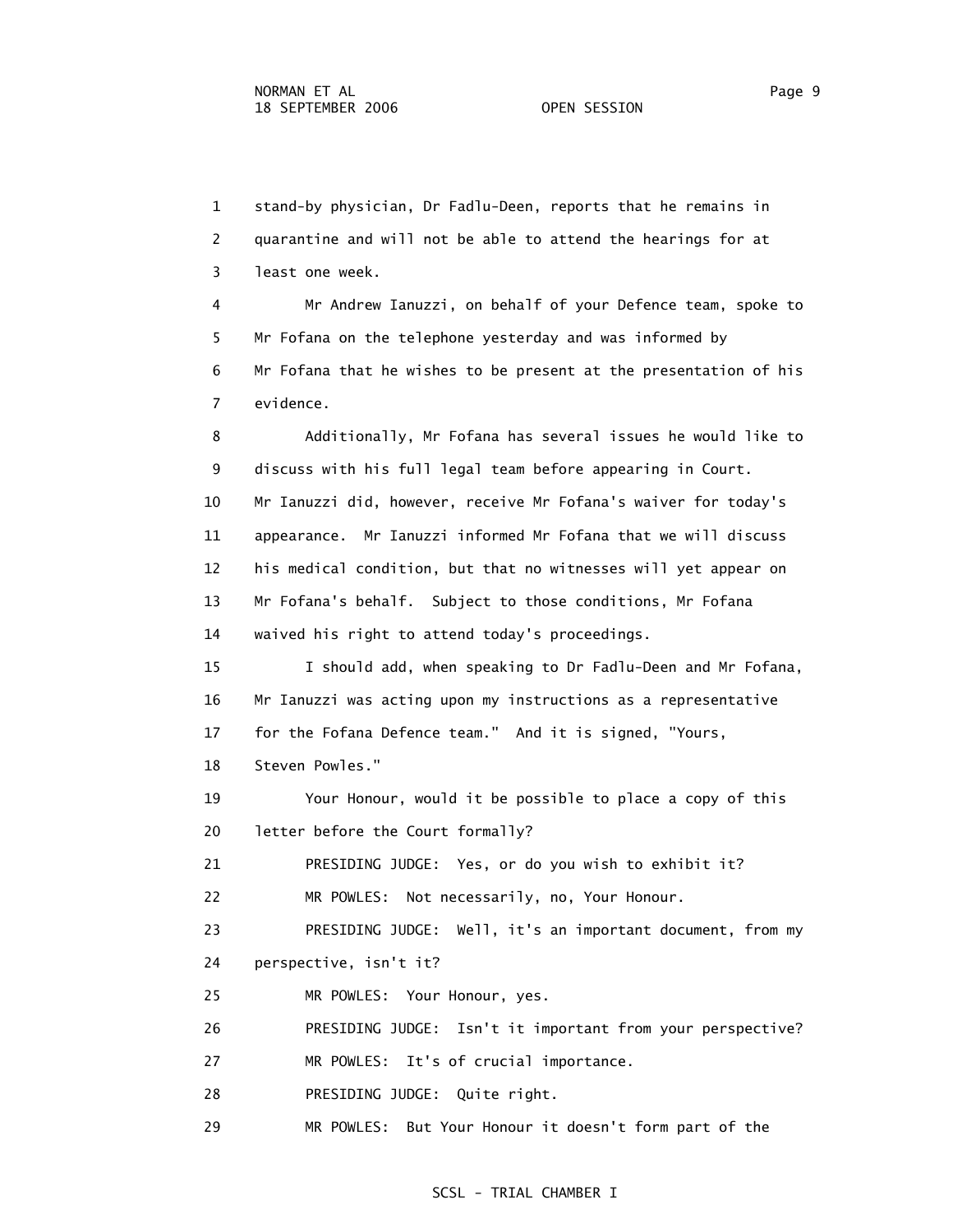1 evidence before the Court in terms of evidence in the case.

 2 THE PRESIDING JUDGE: No. We're on procedural issues. The 3 record will make this abundantly clear. This has nothing to do 4 with the substantive nature of the proceedings. There is no rule 5 of law, that I remember, banning exhibiting documents which may 6 necessarily not go to the substantive core issues of trial, but 7 to procedural issues.

 8 MR POWLES: Your Honour, yes. It may be filing it formally 9 with the Registry as a submission may be the more appropriate way 10 to put it before the Court formally, rather than exhibiting it as 11 a Court document as part of the trial proceedings. I'm in 12 Your Honours' hands. I have no preference.

 13 JUDGE BOUTET: We have consistently accepted these exhibits 14 in the Court in the past. Not to say on behalf of your client, 15 but for other accused persons. This is not a problem with us to 16 have that as an exhibit.

 17 MR POWLES: Then I'm more than happy to exhibit it. 18 JUDGE ITOE: And it is a core issue. Don't underestimate 19 it. It concerns the appearance, you know, of an accused person 20 for his trial.

 21 MR POWLES: In those circumstances, may I please exhibit 22 this document.

 23 PRESIDING JUDGE: And core issue in the sense of procedural 24 due process, probably not in the sense of substantive due 25 process. I don't see any difficulty. Does learned counsel for 26 the first accused have any objection to the document being 27 exhibited for the limited purpose for which are in fact now 28 deliberating?

29 MR JABBI: No objection.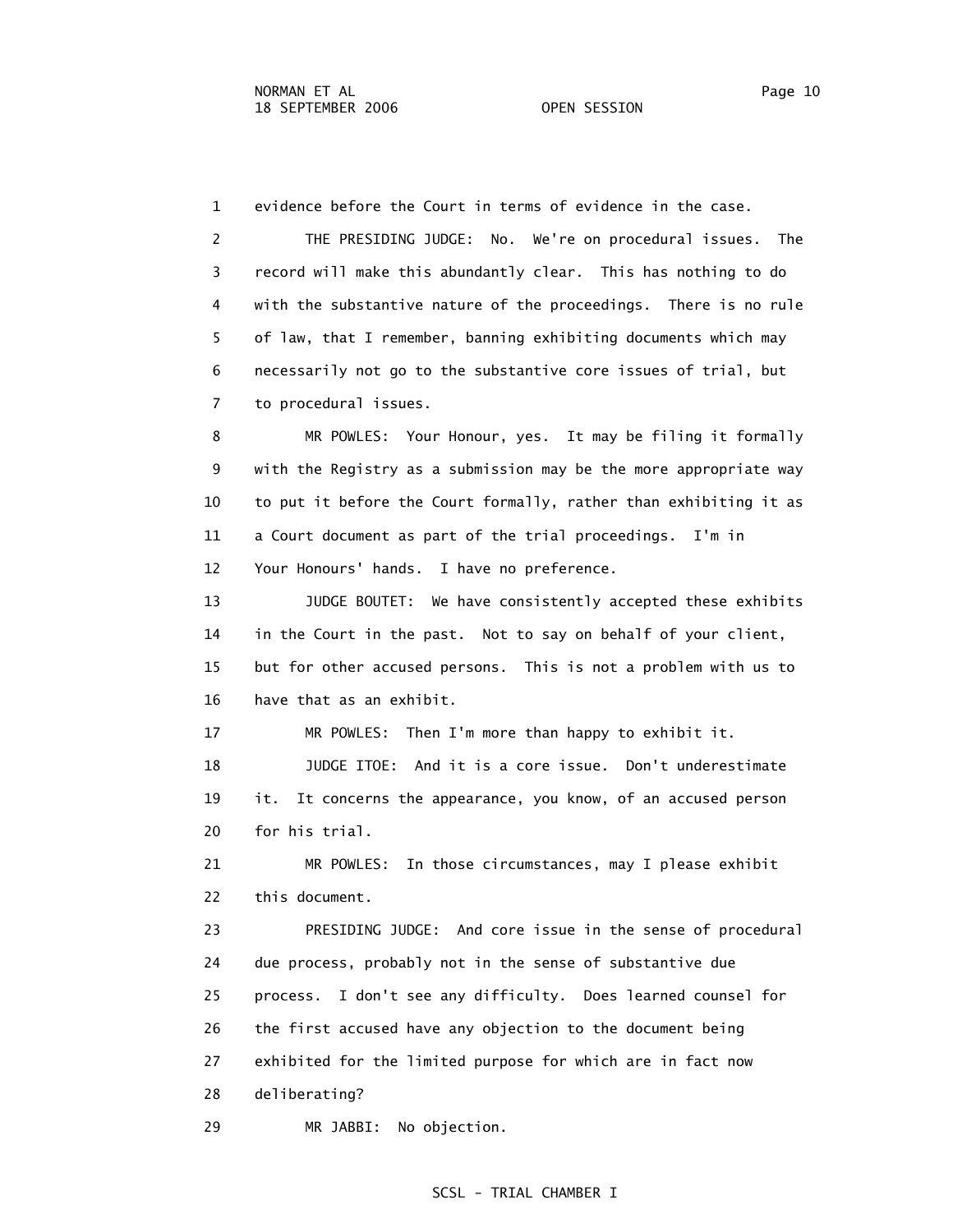1 PRESIDING JUDGE: Thank you. Learned counsel for the third 2 accused? 3 MR MARGAI: No objection. 4 PRESIDING JUDGE: Prosecution? 5 MR KAMARA: Yes, My Lord, we are objecting. 6 PRESIDING JUDGE: Yes, let's hear your objection. 7 MR KAMARA: My Lord, we haven't seen the document. 8 JUDGE ITOE: But the document has been read. 9 PRESIDING JUDGE: [Indiscernible] to the traditions of our 10 profession dictate the kind of reciprocity that he's now -- 11 MR KAMARA: No objection, My Lord [overlapping speakers]. 12 MR POWLES: I, of course, am relieved to hear that because 13 I would hate to be subject to cross-examination. 14 PRESIDING JUDGE: The document will, in fact, be received 15 in evidence for its procedural importance and marked as 16 Exhibit 160. 17 [Exhibit No. 160 was admitted] 18 PRESIDING JUDGE: Having exhibited it, shall we hear then 19 any formal application that you wish to make? 20 MR POWLES: Your Honour, yes. 21 PRESIDING JUDGE: I did ask you right at the beginning 22 whether you had any submissions to advance the course of justice 23 this morning. 24 MR POWLES: Your Honour, yes. I wanted to be in a position 25 to put some document before Your Honours. Your Honours, on the 26 basis of the document that you now have before you, my 27 application would be for an adjournment of these proceedings 28 until Monday, 25th September, for Mr Fofana to be present in 29 Court. It may be, however, that he's still not well.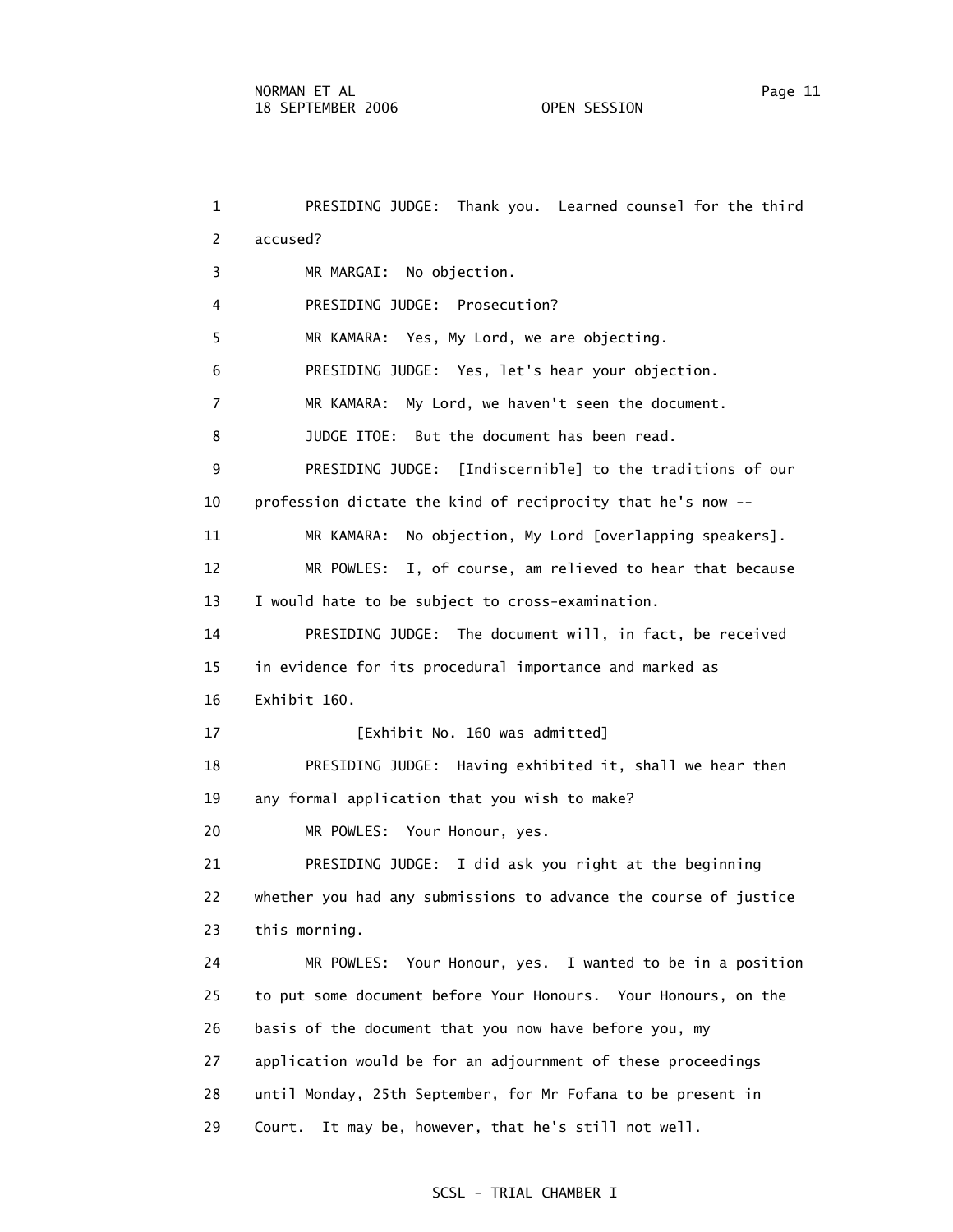2 as it is now, and then avoid any speculative dimensions of it, 3 since we want to just confine ourselves to what is happening as 4 of now. 5 JUDGE ITOE: What's the date of Monday again? 6 MR POWLES: 25th September. 7 PRESIDING JUDGE: Just narrow it down, otherwise if you 8 enter into speculation, that might complicate things and this 9 Court tries to simplify things when it can. 10 MR POWLES: Your Honour, in those circumstances, my 11 application is for an adjournment until Monday, 25th September. 12 Being anxious as everyone to keep matters moving, if we receive 13 information that indicates that Mr Fofana is better and is able 14 to be present in Court prior to that date, we would, of course, 15 inform all the parties and take our leave from the parties, and 16 if everyone is available and willing to come back to Court at a 17 date prior to Monday the 25th, of course, everyone will endeavour 18 to do so. At this stage, it seems, based on the information that 19 we have received from Dr Fadlu-Deen, that we have no option but 20 to seek an adjournment until Monday, 25th September. 21 PRESIDING JUDGE: Counsel for the first accused, any 22 objection? 23 MR JABBI: My Lord, my only comment is to plead with 24 counsel for the second accused. In view of the possibility that 25 Monday might well not yield the result anticipated, whether they 26 adjourn it until Tuesday, the 26th, to be on the safe side, 27 because Saturday, Sunday, we will not be able to be informed and 28 Monday will be a safe time for sending information all around. 29 So if we can choose Tuesday instead, otherwise no objection, My

1 PRESIDING JUDGE: Well, let us just deal with the situation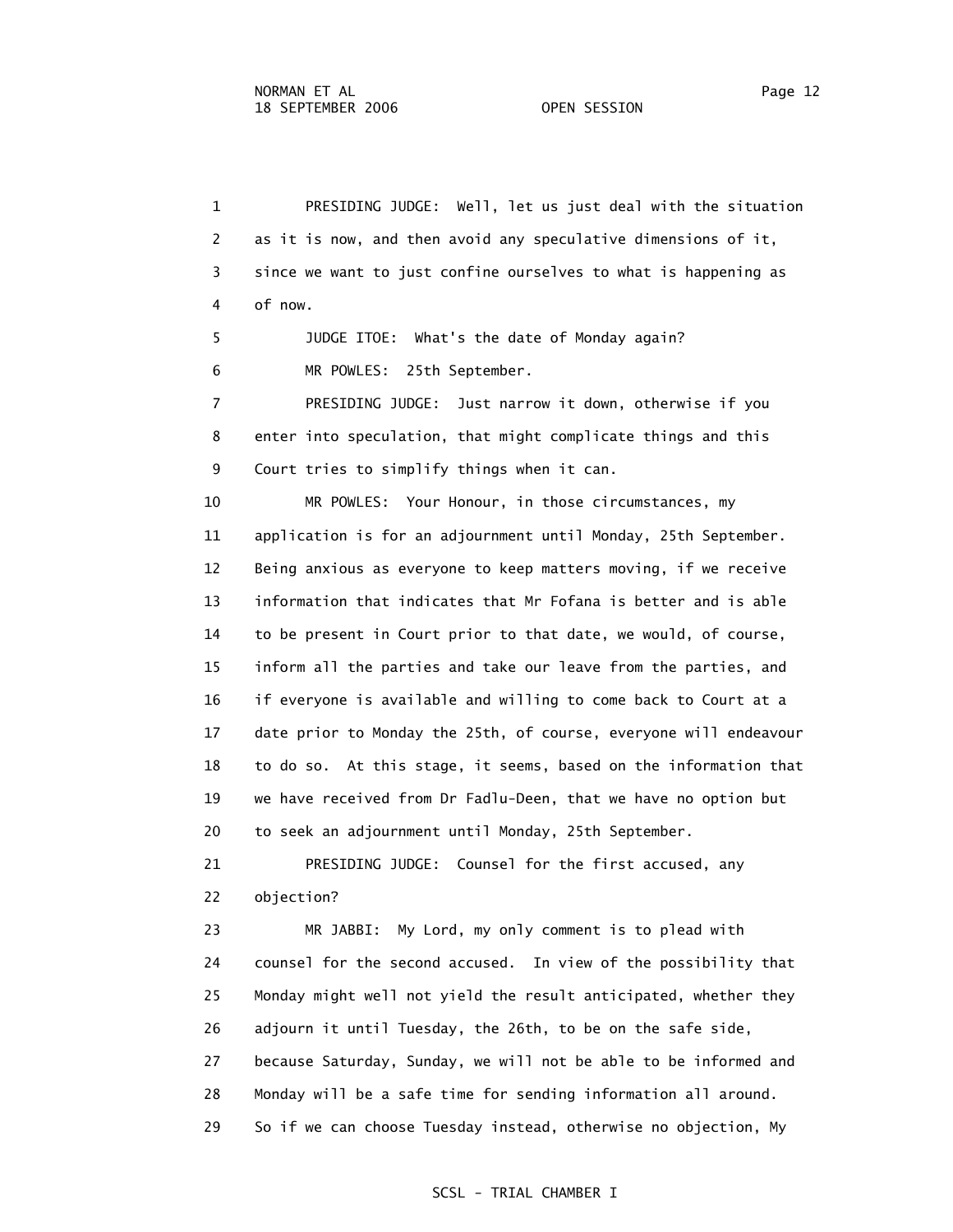1 Lord. 2 PRESIDING JUDGE: In parliamentary language, that would 3 sound like a friendly amendment. 4 MR POWLES: Your Honour, I'm in your hands. 5 PRESIDING JUDGE: It's entirely up to you. 6 MR POWLES: Based on the information I have, my application 7 is for Monday, but if it suits everyone else for it to be 8 Tuesday, I'm happy for it to be Tuesday. 9 PRESIDING JUDGE: I think what he's asking you to do, if I 10 understand him, is to revise your application on that basis. 11 MR POWLES: My application is for Monday. If my learned 12 friend wants to make an application for it to be Tuesday, I'm 13 happy to fall behind him. 14 PRESIDING JUDGE: We thought you could harmonise your 15 positions. 16 MR POWLES: I'm happy to go along with what everyone else 17 wants, but based on the information I have -- 18 PRESIDING JUDGE: We'll rule on that if you cannot 19 harmonise. Counsel for the third accused? 20 MR MARGAI: My Lord, we have no objection. But, I think, 21 in my honest opinion, it seems to me that the friendly advice 22 given by Dr Jabbi seems to be countermining the speculative 23 caution that was administered just a short while ago. 24 PRESIDING JUDGE: Yes, I see. You don't object? 25 MR MARGAI: I have no objection to Monday. 26 PRESIDING JUDGE: Learned counsel for the Prosecution? 27 MR KAMARA: No objection, My Lord, except as to a simple 28 fact we want to draw to the attention of the Bench. Upon reading 29 the tendered exhibit, My Lord --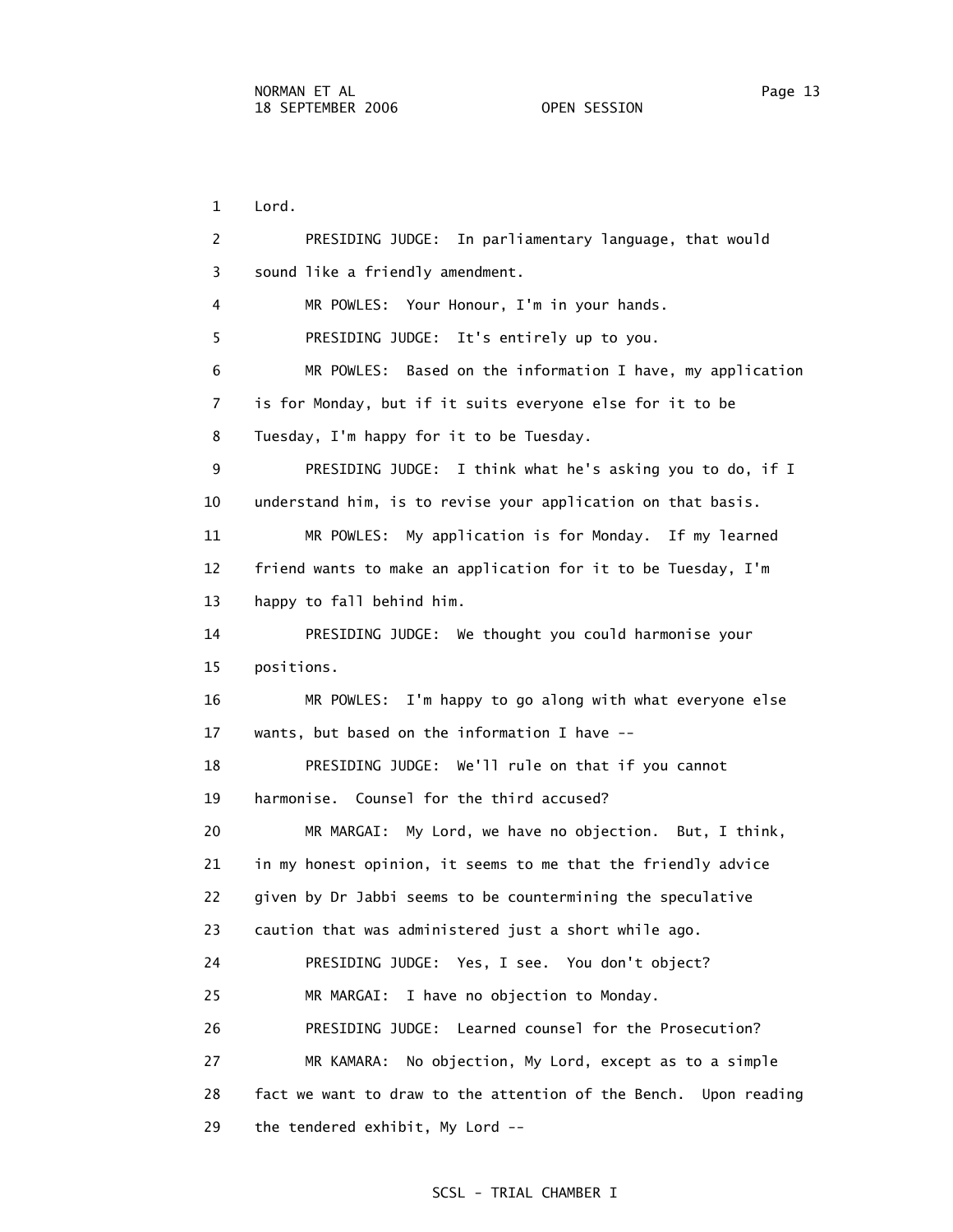1 PRESIDING JUDGE: What's the number of that exhibit again? 2 MR KAMARA: 160. 3 PRESIDING JUDGE: Thanks. Yes. What is your concern, 4 counsel? 5 MR KAMARA: That Dr Fadlu-Deen reports -- My Lord, I 6 understand there is an undertaking now by the Defence to present 7 that report. My Lord, it is equally important for this Court to 8 look into that report. Is it as a result of a re-examination of 9 the accused person, or was it a general advisory remark that was 10 made? 11 PRESIDING JUDGE: We don't want to get into that kind of 12 complicated aspect of it. 13 MR KAMARA: It is not, My Lord. Because, come Monday, was 14 it an examination that was done -- last week when we were here 15 for the status conference, we were informed that he would be 16 examined today. 17 JUDGE ITOE: If he was just examined, on what basis would 18 counsel be reporting from the Bar that this was the situation? 19 MR KAMARA: My Lord, this is a report that counsel is 20 giving to the Court. 21 JUDGE ITOE: We had earlier on said that we want, in due 22 course, a medical report filed on this issue. 23 MR KAMARA: As My Lord pleases. If that is the case, then 24 we go by that standard that a medical report will be submitted to 25 substantiate that point. 26 JUDGE BOUTET: This is what Mr Powles has agreed to, to 27 provide a full medical report by Dr Harding. He was the treating 28 physician at the time. Now he's back, he should do the 29 assessment and provide the Court with that information. That's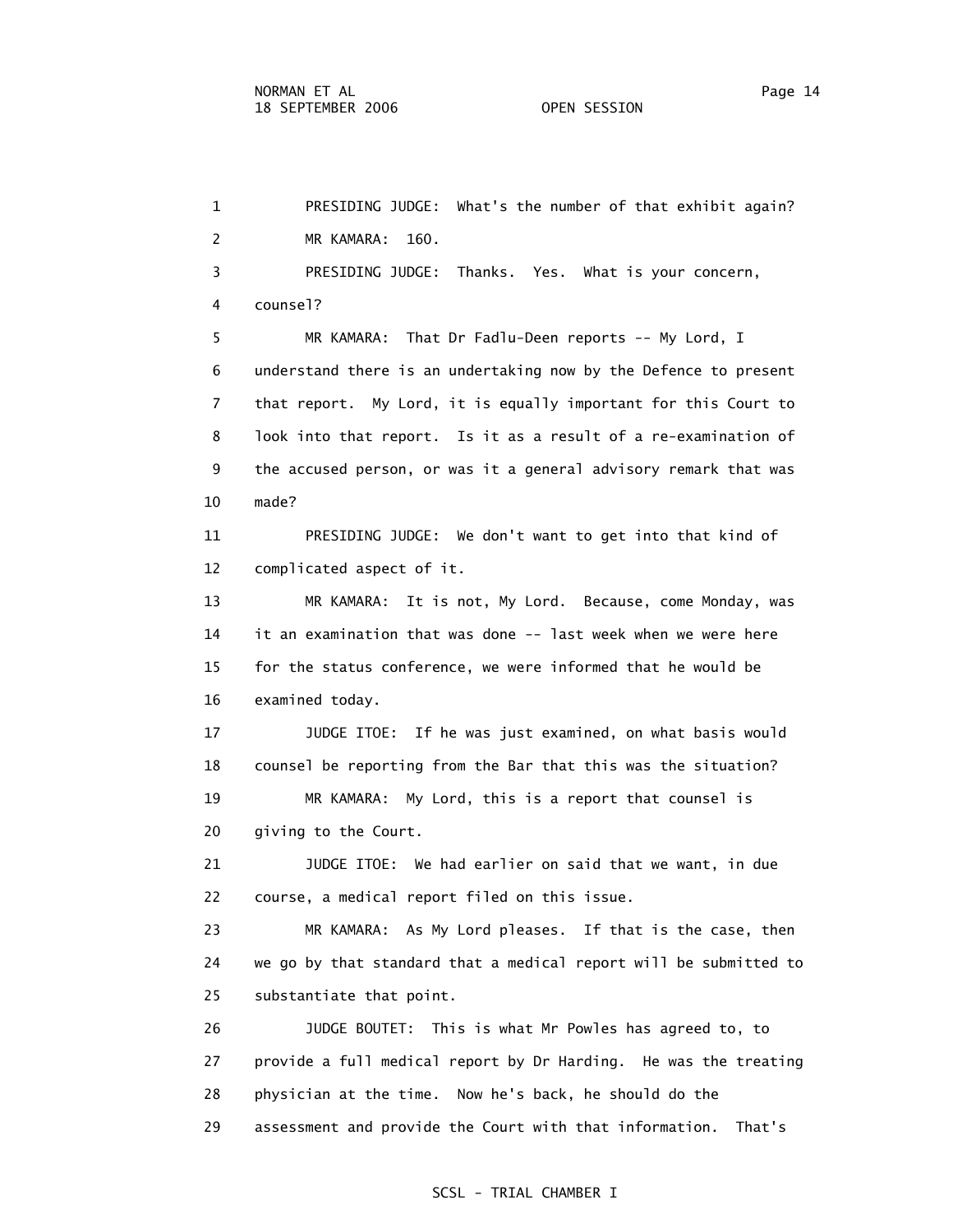1 what Mr Powles has agreed to do.

 2 PRESIDING JUDGE: For all we know, Dr Harding might adopt 3 what Dr Fadlu-Deen says, or he might not. This is normal in the 4 medical profession.

 5 MR KAMARA: Yes, My Lord, as long as we have that for the 6 records of the Court, we are satisfied. Also, as regards the 7 waiver, My Lord -- I'm sorry if I'm a bit technical --

8 PRESIDING JUDGE: Oh, no, counsel, please, go ahead.

 9 MR KAMARA: We have adopted a process before in this Court 10 wherein we more or less have a waiver template, for the accused 11 to sign that waiver. I do remember some time ago I made my 12 position in this Court, and it is the position of the 13 Prosecution, that the waiver does not belong to the lawyer, the 14 Defence counsel, it belongs to the accused persons.

15 PRESIDING JUDGE: That is elementary law.

 16 MR KAMARA: Yes. Therefore, My Lord, I do request, and it 17 was so done in another case before this court, wherein we more or 18 less have a waiver template. The accused signs that waiver and 19 it forms part of the records of the Court, rather than having a 20 statement, generally reflecting "I do now waive my position." My 21 Lord, this is the second time we are having that. If we can have 22 that waiver template in consistence with what we have done 23 before, it is much appreciated.

 24 JUDGE ITOE: To me, at this stage, it isn't necessary, 25 because no evidence has even been recorded for the accused for us 26 to insist on whether he should be present or not. We are still 27 on the very peripheral stage in this matter. There is no process 28 going on in the absence of the accused person for him to really 29 sign the waiver, because there is nothing fundamental going on.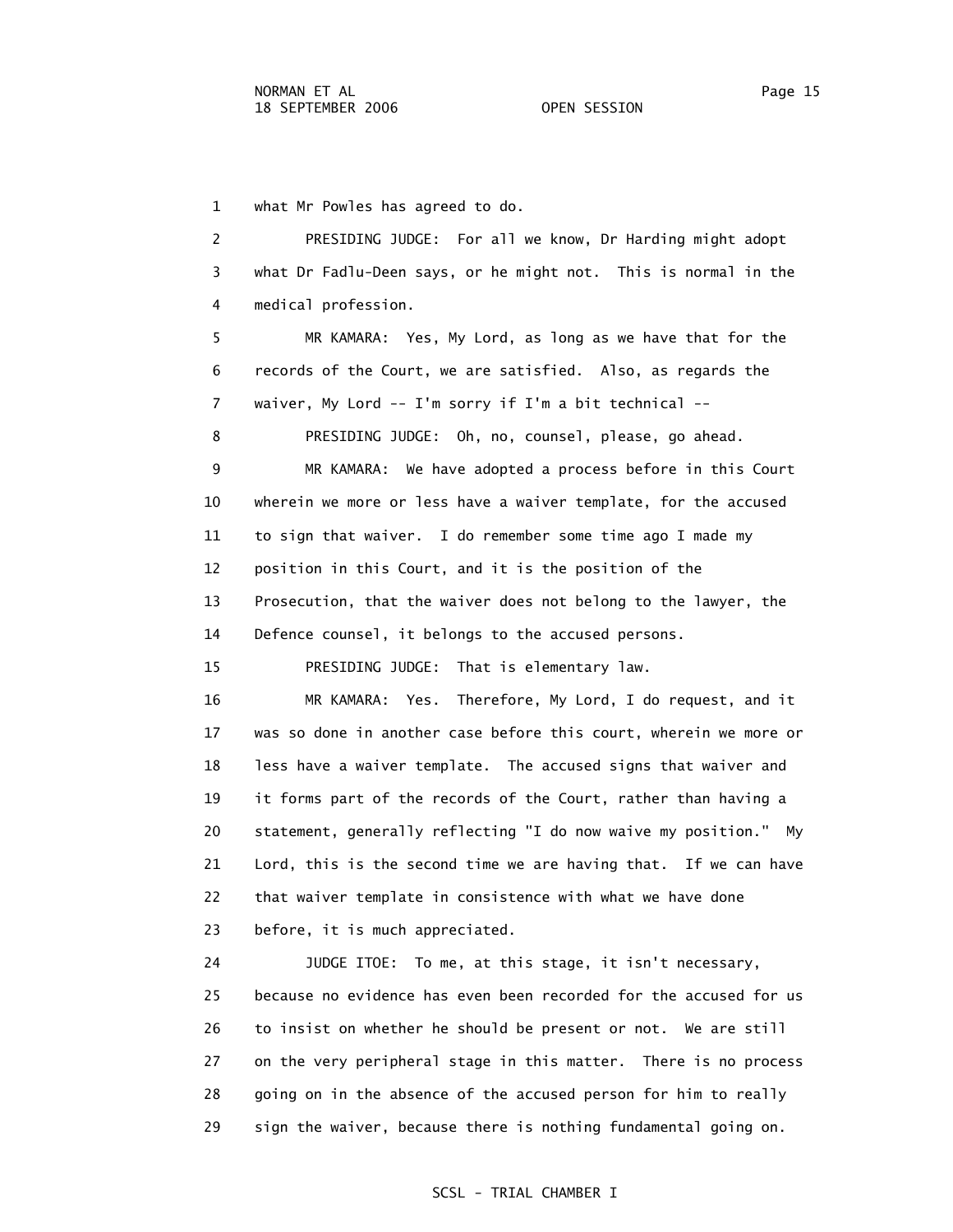1 We are still in the process of -- the rules are there, yes, but 2 they should not be dragged to an end that might finally, you 3 know, defeat the purpose for which such rules are set. If 4 evidence were being called in the absence of Mr Fofana, then 5 maybe this Bench would say it would insist on him signing the 6 waiver, but nothing is happening. Nothing. Nothing is 7 happening. Everything that is happening is happening in his 8 favour.

 9 MR KAMARA: My Lord, if you take it along those lines, I 10 see it as if something is happening, happening in the sense that 11 a list has been given of witnesses and decisions have been taken 12 as a result of that list and, also, these are matters that do 13 affect the Defence of the second accused.

 14 At that point, even though evidence has not been led, as 15 yet, still, this is in the trial. We are already in the trial 16 proper, and properly [indiscernible], and if it is convenient for 17 the Court to have that waiver from the accused persons, it is the 18 position of the Prosecution that we so do have that.

19 PRESIDING JUDGE: Waiver as to what?

 20 MR KAMARA: As to his presence in Court, like we did in the 21 case of the first accused some time ago.

22 JUDGE BOUTET: But in the case for the first accused --

23 JUDGE ITOE: [Microphone not activated].

24 MR KAMARA: Sorry, My Lord?

 25 JUDGE BOUTET: In the case of the first accused, one of the 26 reasons why we asked that it be done in writing was that there 27 was no clear indication at the time when we did not appear in 28 Court that he had waived his right to be present. For greater 29 certainty for past actions, we asked that it be done so the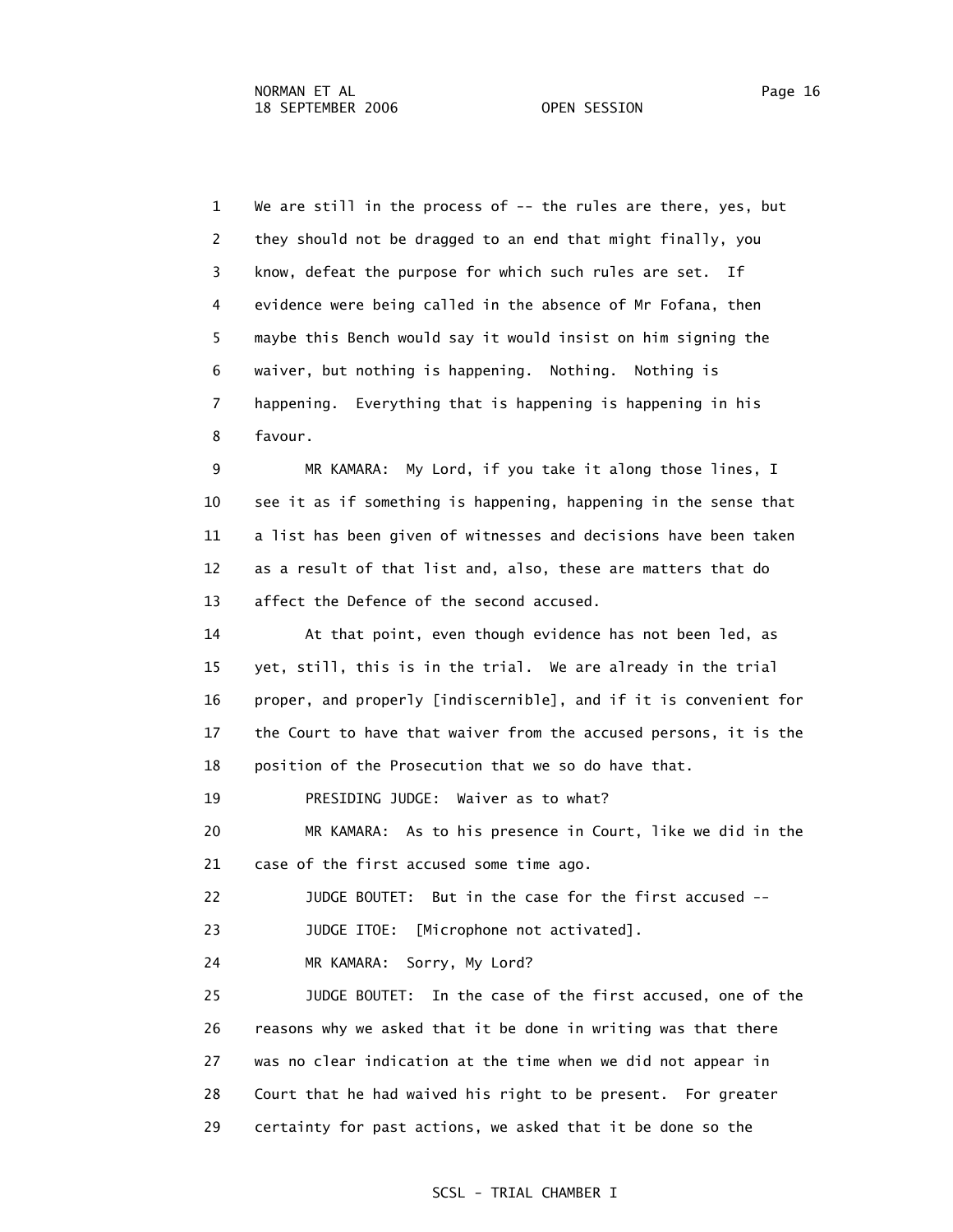1 record would clearly reflect that the accused was indeed 2 consenting for not being present in Court, for a period X. 3 Whatever it was, I don't recall. But, since then, either in this 4 trial or other trials, we have accepted counsel as well, that the 5 accused is not present and has waived his right to be present. 6 This was done prior to any other evidence or any other action to 7 be taking place in this Court. Your insistence that it be so 8 formal has not been followed by this Court at all, except, I 9 agree with you, in the case of the first accused, for the reason 10 I'm just explaining, it was because to make sure there would be 11 no uncertainty as to why the accused was or was not in Court.

 12 MR KAMARA: I take the cue, My Lord. If that is the 13 position of the Bench, we do so accept and we've made our 14 position from the Prosecution's angle. My Lord, we are trying to 15 be on the safe side as well.

 16 PRESIDING JUDGE: That would be my own understanding, too. 17 Once counsel indicates for the record that the accused person has 18 waived his right to be present at, say, today's proceedings, and, 19 of course, prefaced by some reasons, we've always accepted that. 20 As you say, you want it very strictly formalised. I would have 21 thought that, if I recall, one of the maxims of the common law, 22 the forms of action are dead and they must never, never rule us 23 again from the grave.

24 MR KAMARA: I agree, My Lord.

 25 JUDGE ITOE: My Lordship reminds of me of Maitland. 26 PRESIDING JUDGE: His Lordship is right. So the position 27 is that there is no objection.

 28 MR POWLES: I'm relieved to hear that. Of course, I should 29 say for the record, consideration was given to obtaining a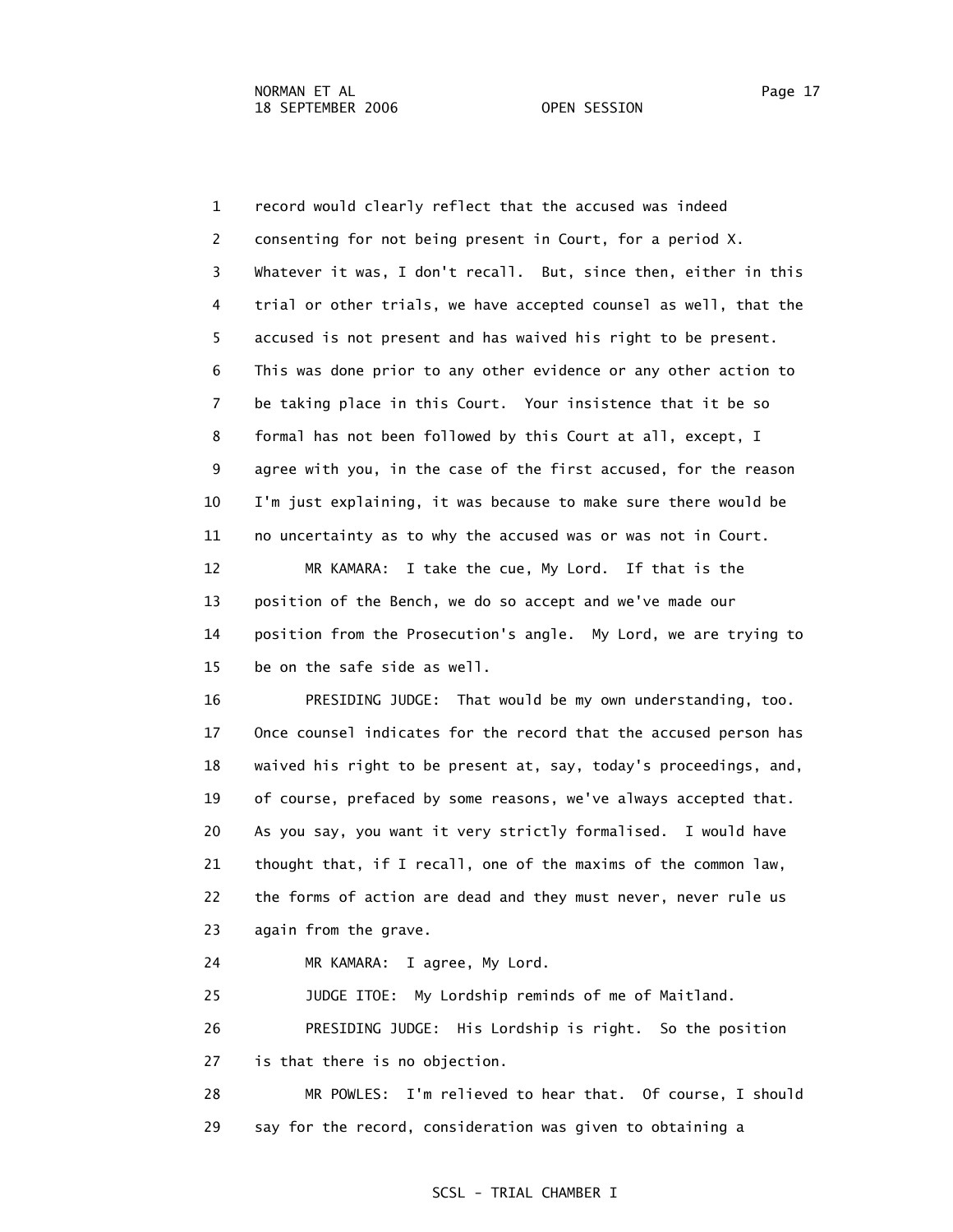1 signature from Mr Fofana. Mr Ianuzzi was put forward as a 2 potential to go and obtain that signature, but I thought it would 3 be rather invidious of me to force him to breach the quarantine. 4 JUDGE ITOE: Don't expose him to that. I don't think we 5 want a second person --

 6 PRESIDING JUDGE: Quite right. I hope you do not 7 inadvertently reveal some sinister kind of thing. In any 8 event --

 9 MR POWLES: Your Honours, in relation to my learned 10 friend's point about whether Mr Fadlu-Deen actually saw 11 Mr Fofana, I can report that he saw him on both Friday and 12 Saturday. This estimate is based on those determinations that 13 were carried out on those dates.

 14 Finally, as the Court has rightly stated, different doctors 15 may arrive at different conclusions and of course the situation 16 may change. The only thing I'm anxious about is if Dr Harding 17 comes back and indicates that it is possible we could reconvene 18 back in Court at a date in advance of Monday, that we are in a 19 position to do so, so as not to lose any more invaluable time. 20 If that is the case, of course we would inform the Court and all 21 the parties as soon as we hear anything that that indicates that 22 is the position.

 23 At the moment, the best information we have indicates that 24 Mr Fofana won't be able to attend in advance of Monday, 25th 25 September and, therefore, I stand by my application for an 26 adjournment to that date. Of course, we will endeavour to inform 27 all the parties in advance of that date if it is likely there is 28 going to be a further adjournment, or an application for a 29 further adjournment. I hope, to that extent, I can reassure my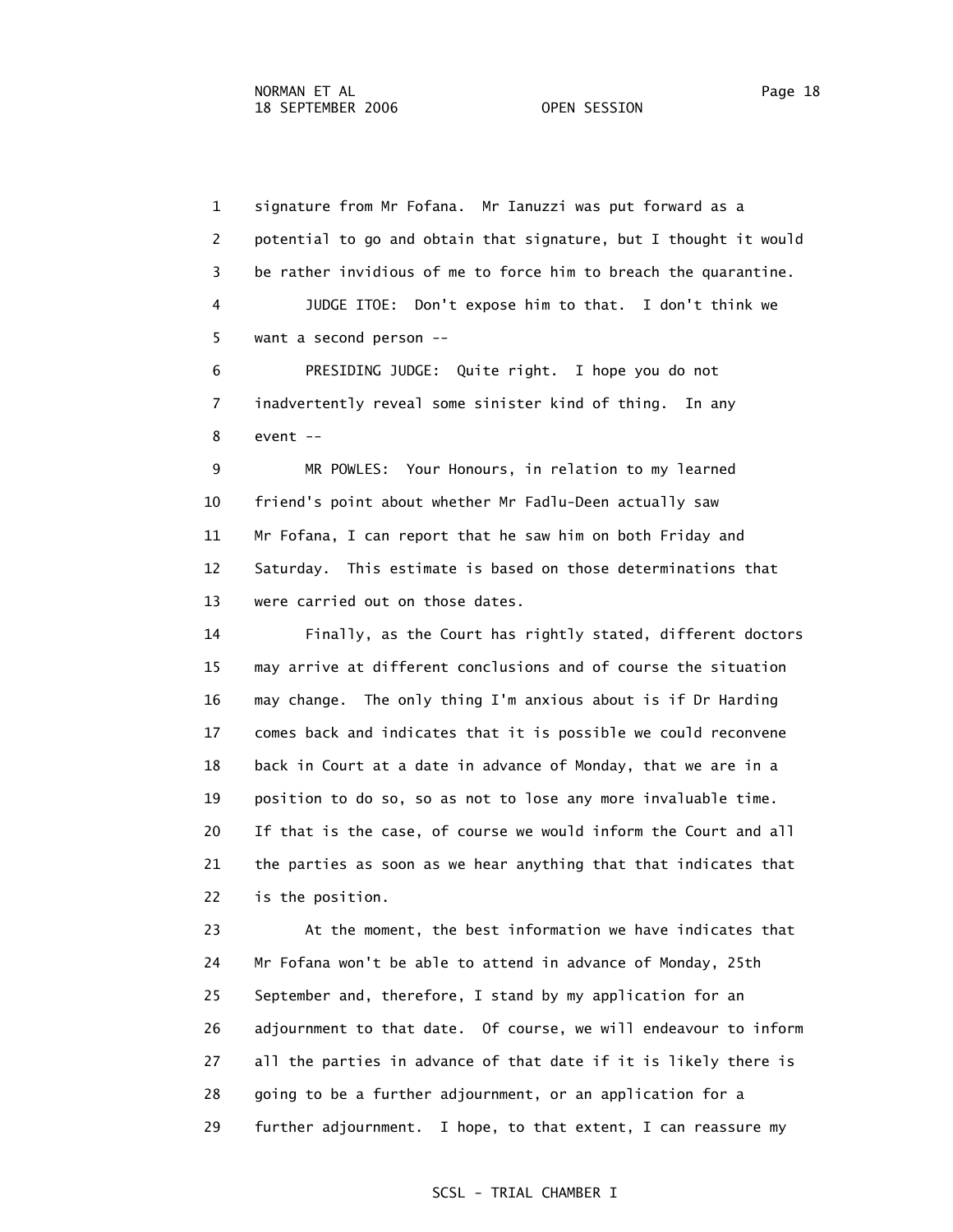1 learned friend, Dr Jabbi, that Monday will not be an ineffective 2 hearing for no unnecessary purpose.

3 PRESIDING JUDGE: Thank you.

 4 MR POWLES: Unless I can assist the Court further, those 5 would be my submissions.

 6 PRESIDING JUDGE: Thank you. The Bench grants the 7 application for adjournment on the basis of Exhibit 160 and also 8 the oral submissions of counsel on behalf of the second accused.

 9 The Bench orders that counsel for the second accused file a 10 complete and comprehensive medical report on the second accused's 11 condition. This is by way of notification from the Bench that we 12 wish to advise that if it's not feasible to begin the case for 13 the second accused by the next adjourned date, counsel for the 14 third accused should begin to consider the advisability of 15 presenting their case for their client within that period. 16 The proceeding, therefore, is accordingly adjourned to 17 Tuesday, 26th September 2006. 18 [Whereupon the hearing was adjourned at 10.43 a.m., 19 to be reconvened on Tuesday, the 26th day of 20 September 2006, at 9.30 a.m.] 21 22 23

24

25

26

27

28

29